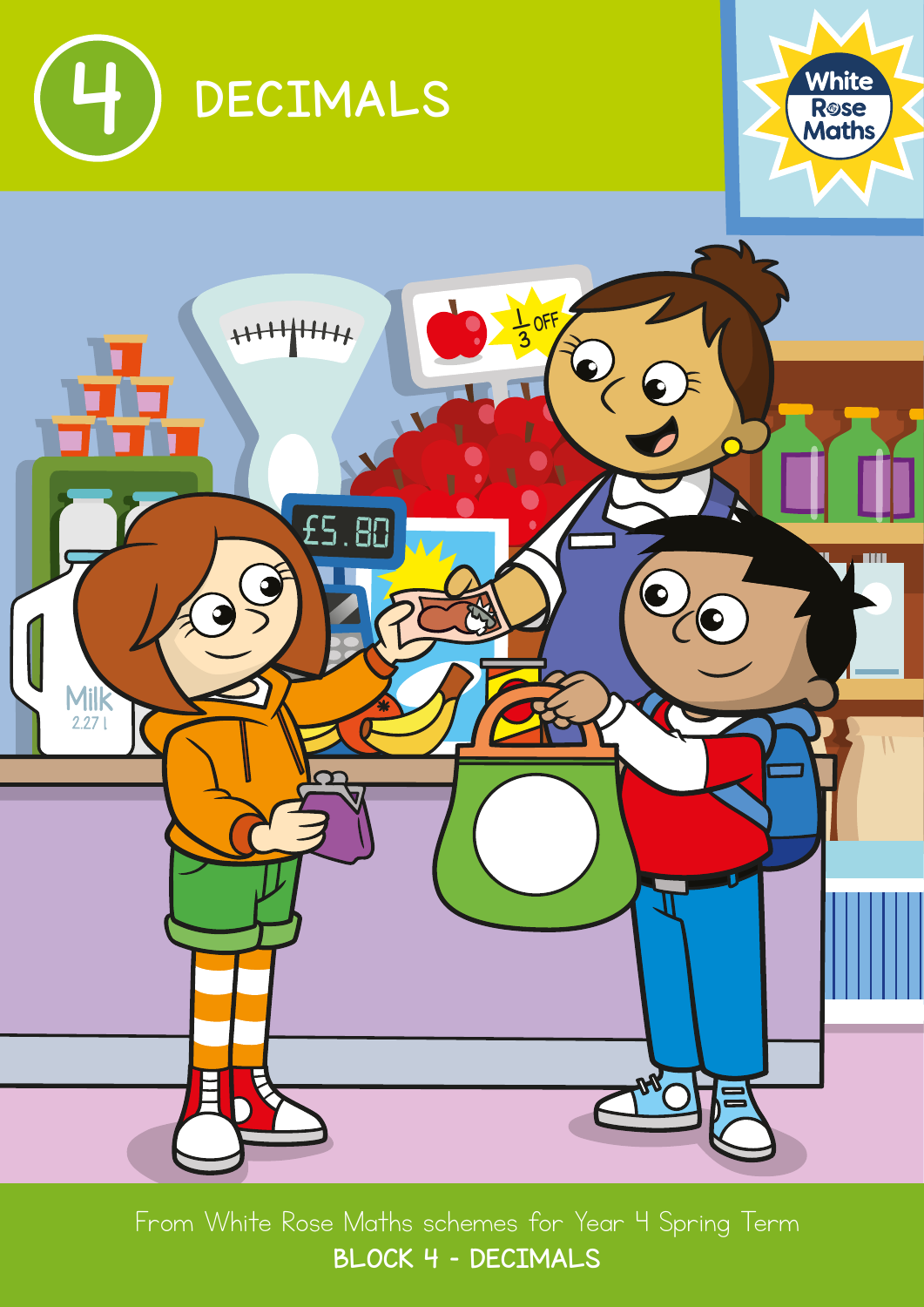

What fraction of each hundred square is shaded?



## Shade eleven hundredths of this grid.

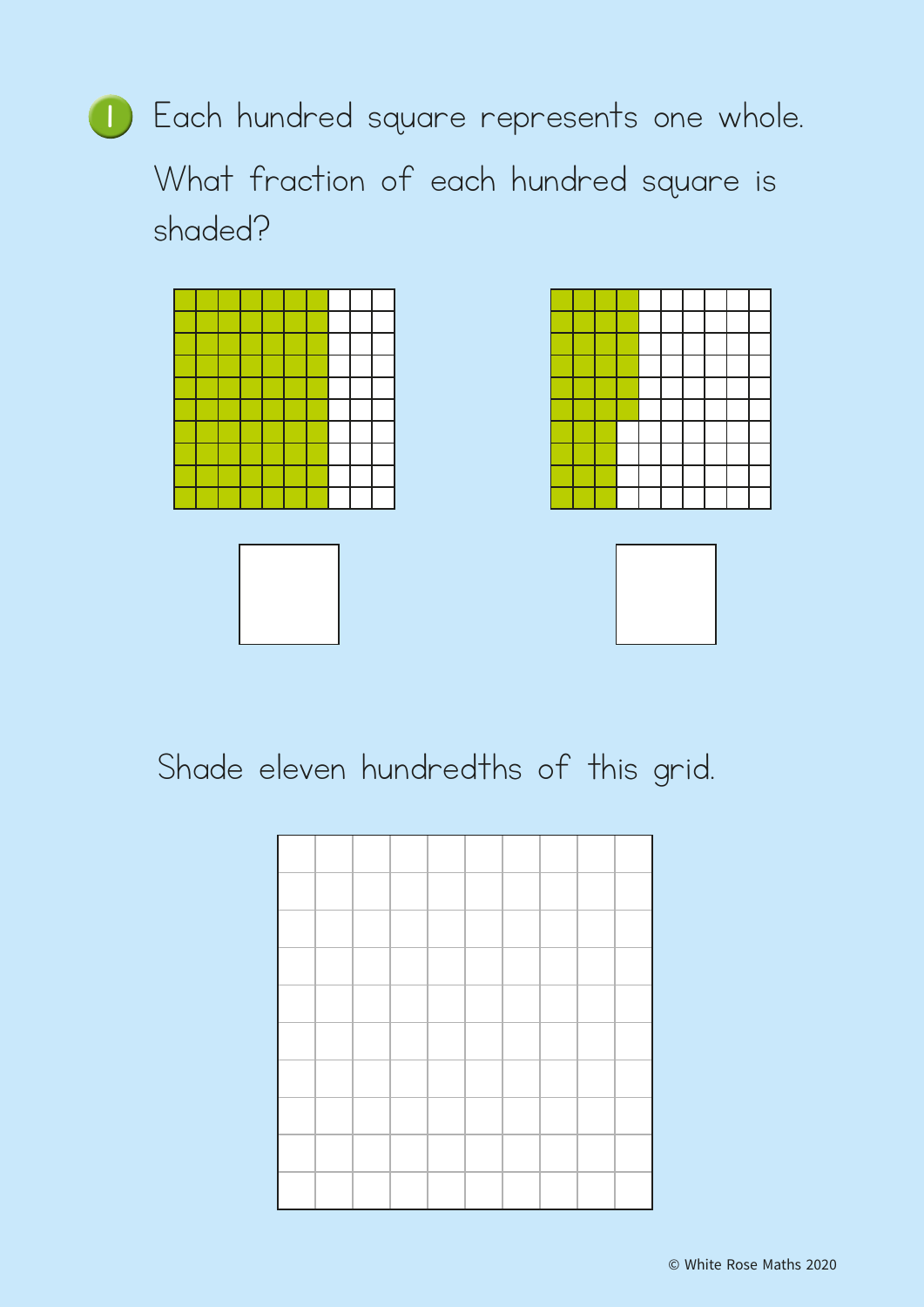

## 2 Match the place value charts to the numbers.

| <b>Ones</b> | <b>Tenths</b> | <b>Hundredths</b> |
|-------------|---------------|-------------------|
|             |               |                   |



| <b>Ones</b> | <b>Tenths</b> | <b>Hundredths</b> |
|-------------|---------------|-------------------|
|             |               |                   |
|             |               |                   |
|             |               |                   |

| <b>Ones</b> | <b>Tenths</b> | <b>Hundredths</b> |
|-------------|---------------|-------------------|
|             |               |                   |



0.6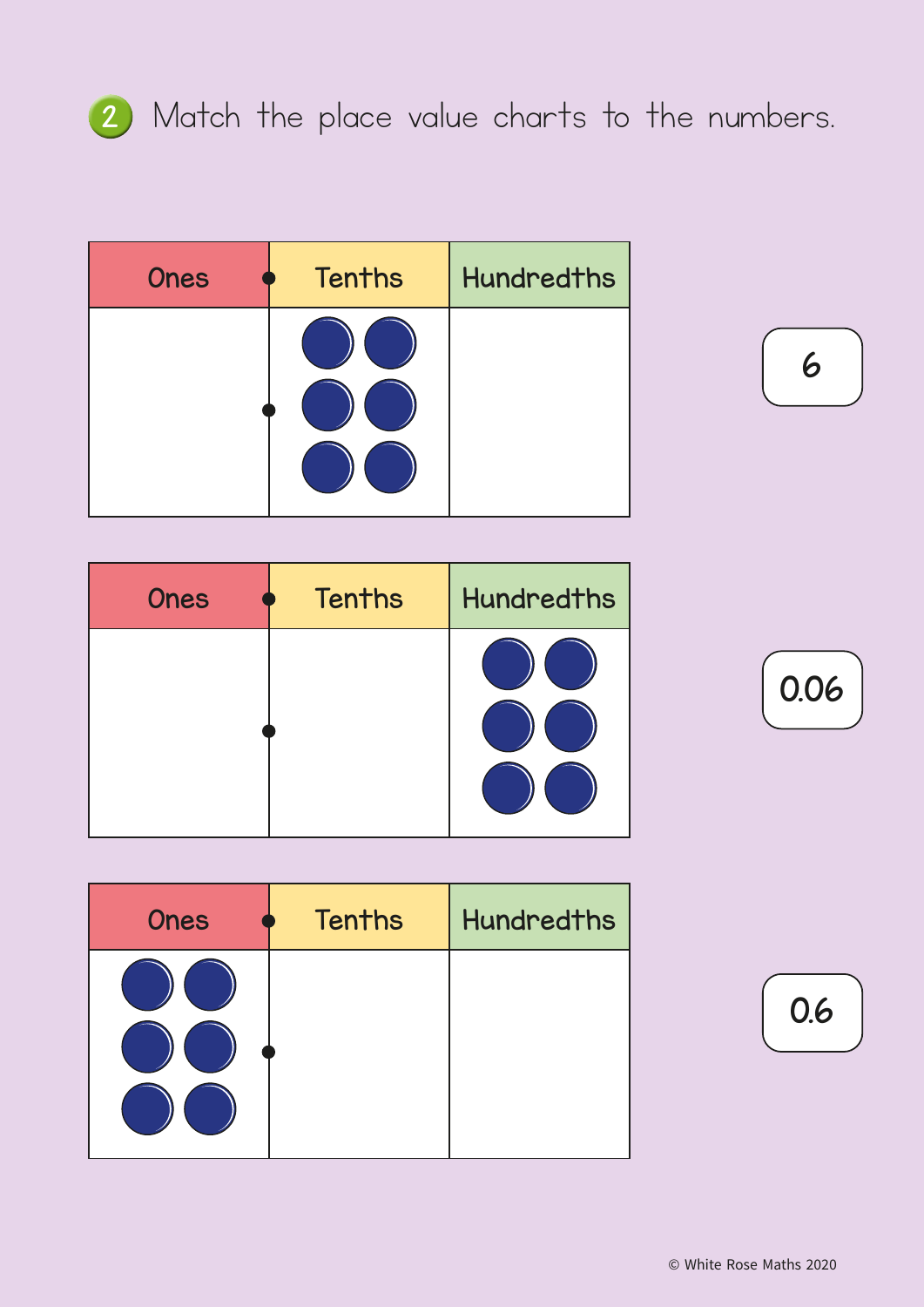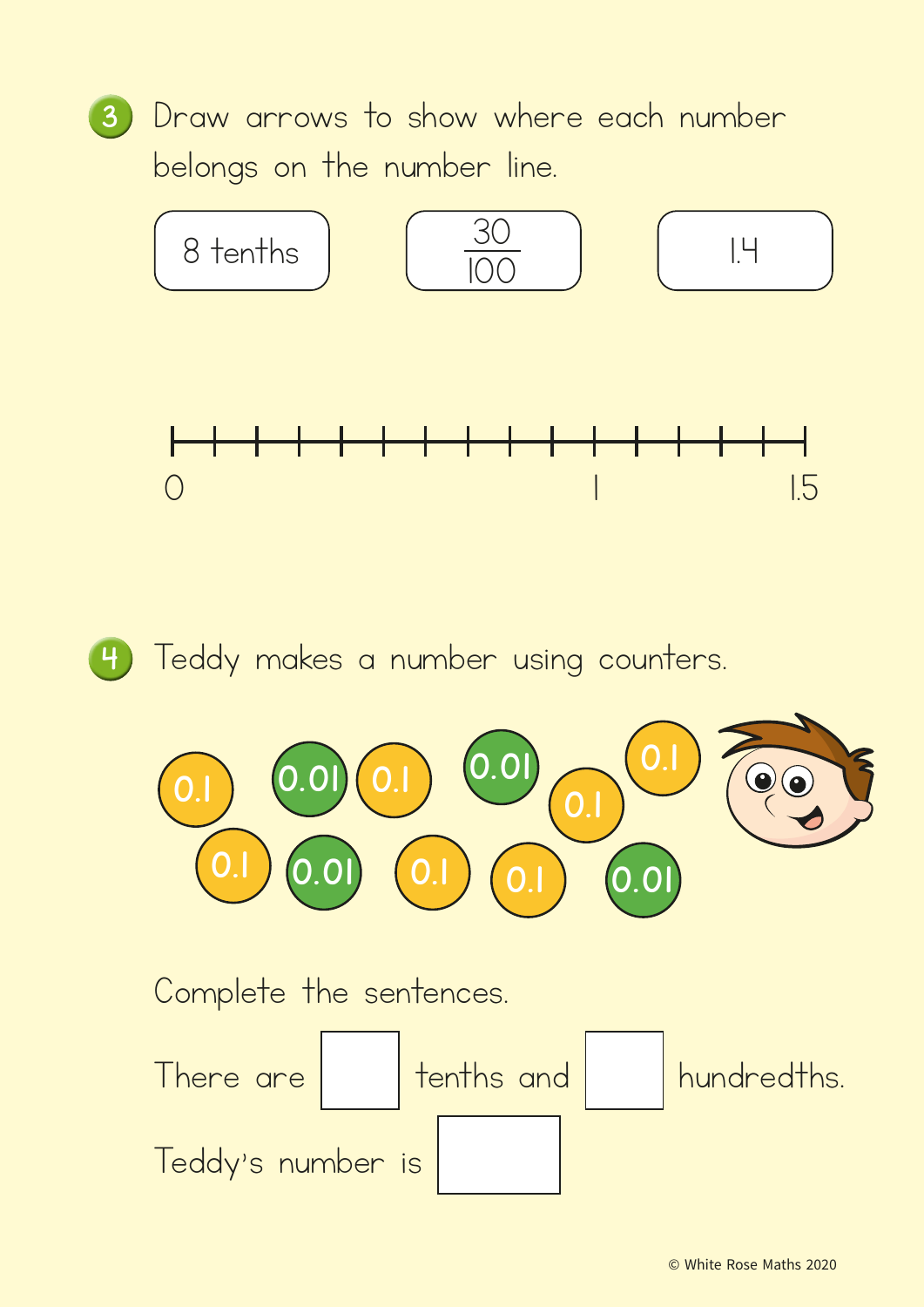

<sup>5</sup> Alex writes a number in a place value chart.

| <b>Ones</b> | Tenths | <b>Hundredths</b> |
|-------------|--------|-------------------|
|             |        |                   |

Alex divides her number by 10

Write her answer in this place value chart.

| <b>Ones</b> | <b>Tenths</b> | <b>Hundredths</b> |
|-------------|---------------|-------------------|
|             |               |                   |

Use the place value chart to show the answer to  $52 \div 100$ 

| <b>Tens</b> | <b>Ones</b> | <b>Tenths</b> | Hundredths |
|-------------|-------------|---------------|------------|
|             |             |               |            |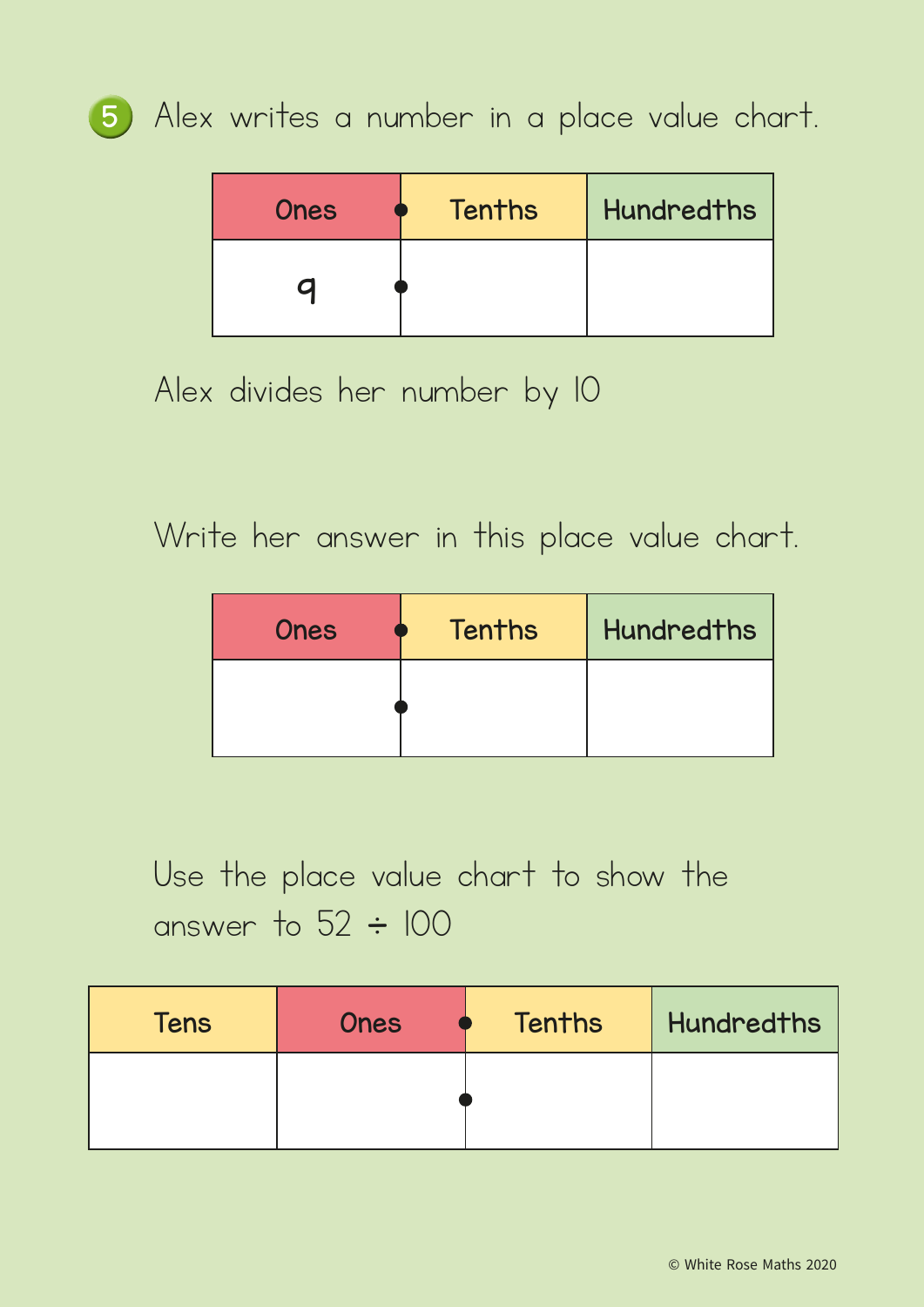

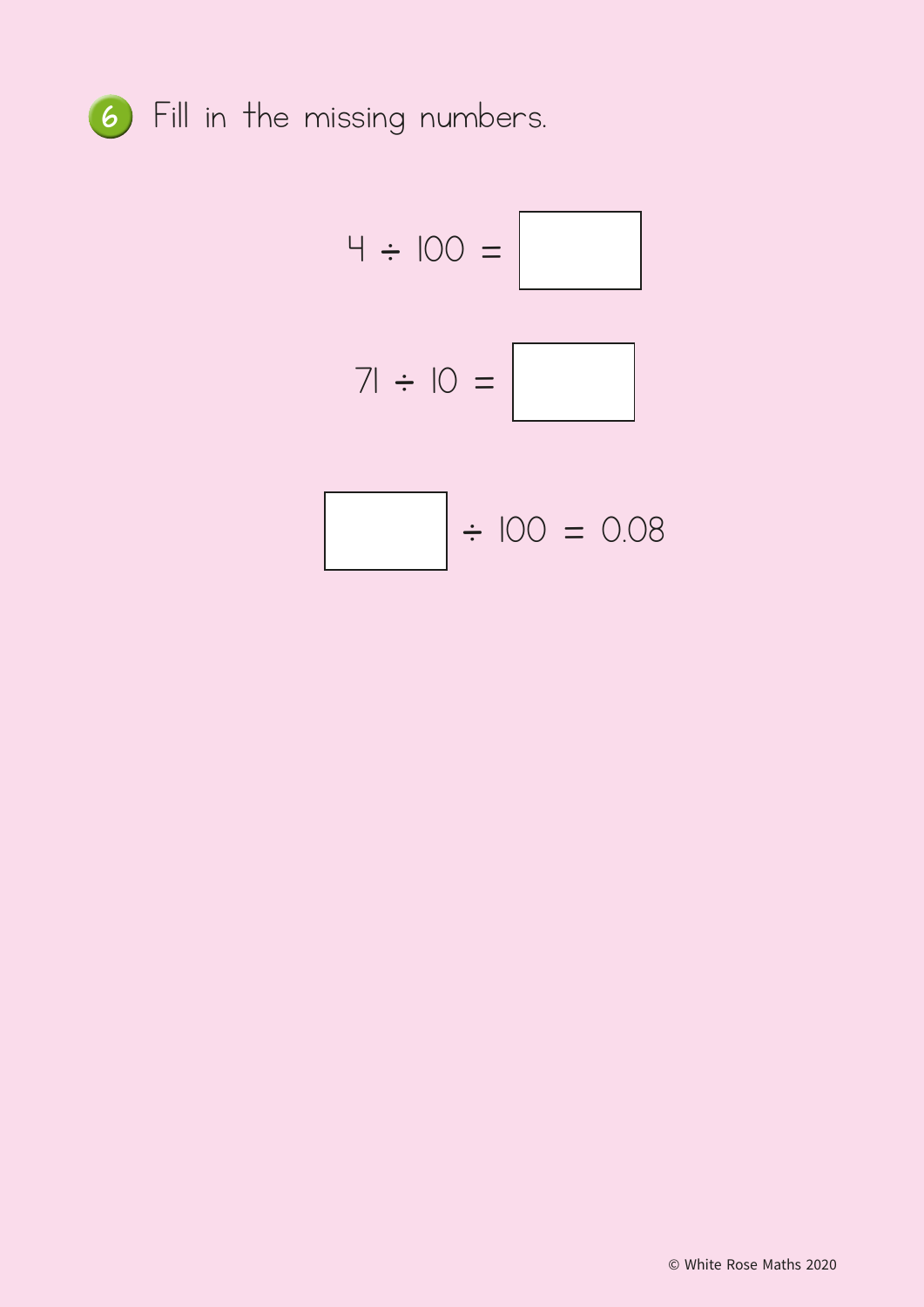